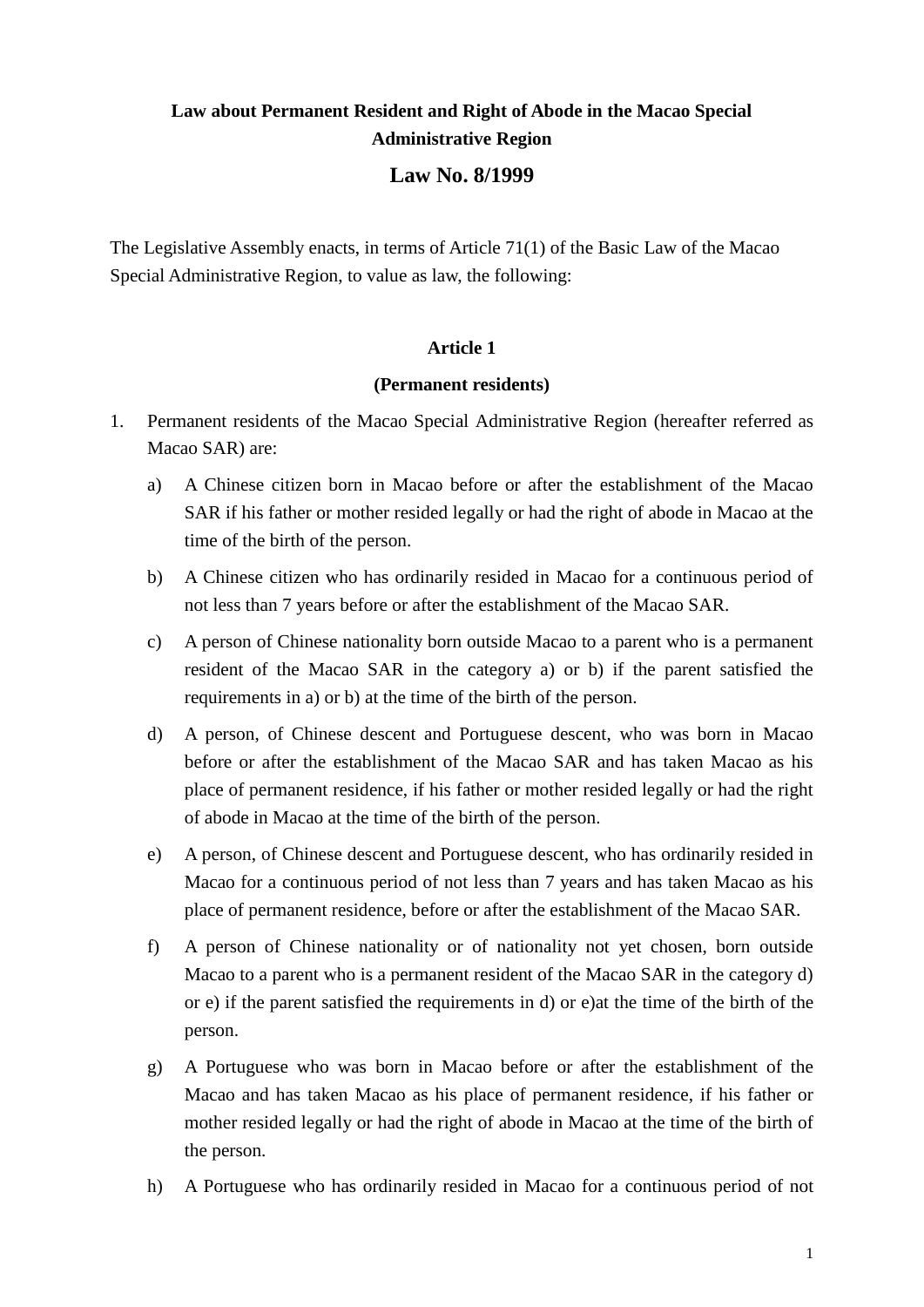less than 7 years and has taken Macao as his place of permanent residence, before or after the establishment of the Macao SAR.

- i) Other person who has ordinarily resided in Macao for a continuous period of not less than 7 years and has taken Macao as his place of permanent residence before or after the establishment of the Macao SAR.
- j) A person under 18 years of age born in Macao to a parent who is a permanent resident of the Macao SAR in the category i) if the parent satisfied the requirements in i) at the time of the birth of the person.
- 2. The birth in Macao is proved by the Birth Certificate issued by the competent registration office.

## **Article 2**

#### **(Right of abode)**

- 1. A permanent resident enjoys the right of abode in Macao SAR. The right of abode includes the following rights:
	- a) To enter and leave Macao SAR freely;
	- b) Not to have imposed upon him any condition of stay in Macao, and any condition of stay that is imposed shall have no effect;
	- c) Not to be expelled.
- 2. The Macao SAR permanent resident specified in Article1(1i) and Article 1(1) will lose the right of abode if she/he has not ordinarily resided in Macao SAR for a continuous period of not less than 36 months.
- 3. The above-specified resident who lost the right of abode reserves the following rights:
	- a) To enter and leave Macao SAR freely;
	- b) Not to have imposed upon him any condition of stay in Macao, and any condition of stay that is imposed shall have no effect.

## **Article 3**

#### **(Non-permanent resident)**

The non-permanent resident of Macao SAR is the person who is permitted to reside in Macao but not falls within the category in Article 1.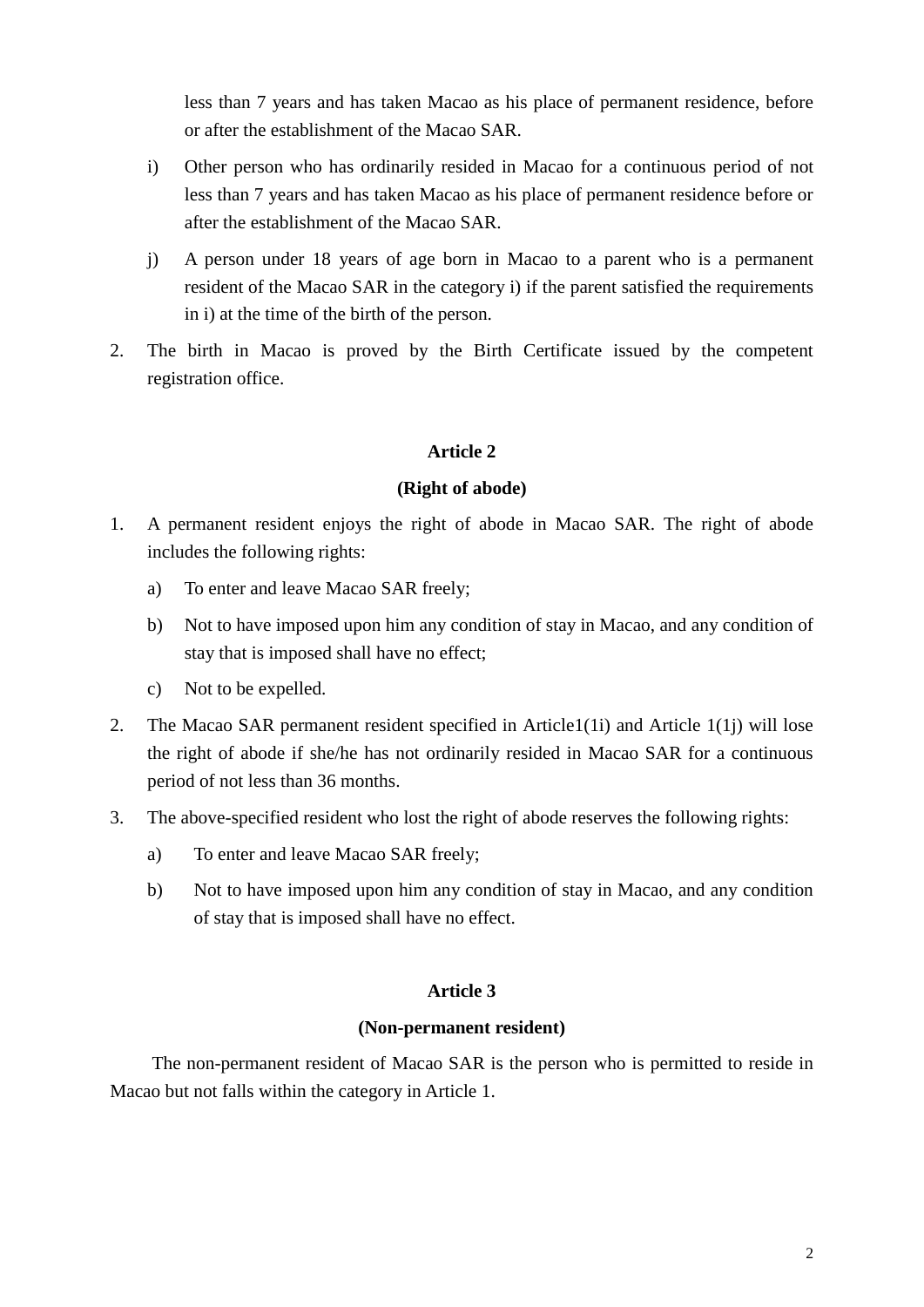## **Article 4**

## **(Ordinarily residing)**

- 1. Ordinarily residing specified in this law refers to legally residing in Macao, and take Macao as the place of permanent residence, except that specified in the second paragraph.
- 2. A person under the following situation is not ordinarily residing in Macao:
	- a) enter Macao illegally;
	- b) stay in Macao illegally;
	- c) stay in Macao as a refugee;
	- d) stay in Macao as a non-local worker;
	- e) as a non-locally employed member of a consular post;
	- f) after the commencement of this law, during the period of imprisonment or detention pursuant to the definitive sentence of the court, except the detained is sentenced to be not guilty.
	- g) Other situations specified by legal documents.
- 3. For the effect of the permanent residence status referred in Article 1(1b), 1(1e), 1(1h)and 1(1i) and for the lost of the right of abode referred in Article 2(2), a person does not ceased to be ordinarily resident in Macao if she/he is temporarily absent from Macao.
- 4. The circumstances of the person and the absence are relevant in determining whether a person has ceased to be ordinarily resident in Macao. The circumstances may include:
	- a) the reason, duration and frequency of any absence from Macao;
	- b) whether she/he has habitual residence in Macao;
	- c) employment by a company of Macao
	- d) the whereabouts of the principal members of his family, especially the spouse and minor children.
- 5. Ordinarily residing in Macao for a "continuous period of 7 years" specified in Article 1(1h) and 1 (1i) refers to the continuous period of 7 years immediately before the application for becoming the permanent resident of Macao SAR.

# **Article 5**

# **(Presumption)**

1. It is presumed that the holders of valid Macao Resident Identity Card, Macao SAR Permanent Resident Identity Card, and Macao SAR Resident Identity Card ordinarily reside in Macao.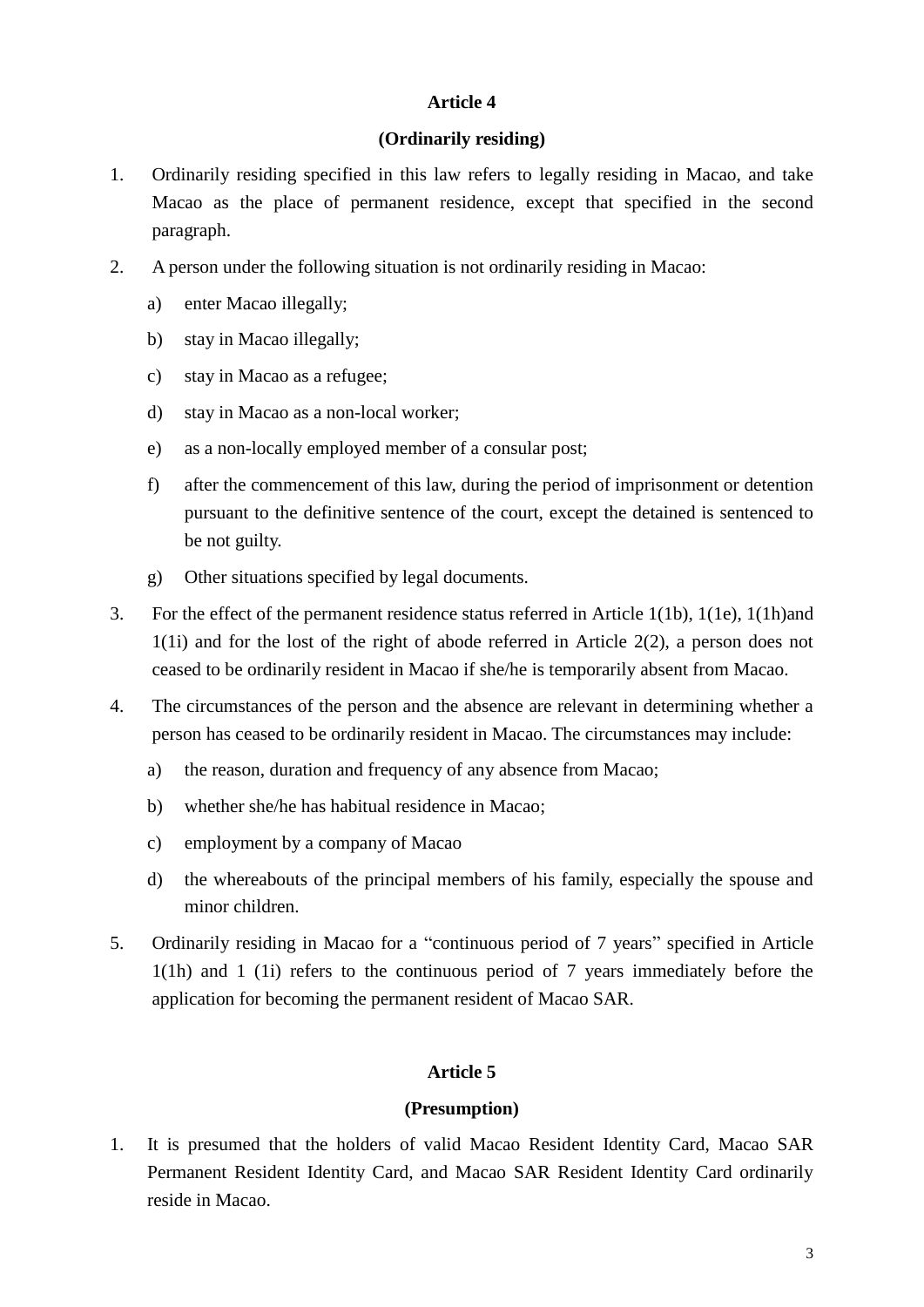2. In case of existing doubts about whether the person ordinarily resides in Macao, the Director of the Identification Department can proceed to investigation according to Article 4(4).

## **Article 6**

#### **(Relations between parent and children)**

For the effects of this law, the relations between parent and children are recognized:

- a) between the mother and the children, in or out of the marriage;
- b) between the father and the children born in the marriage or, if born out of the marriage, between the father and the children with proving documents of the recognition of the paternity issued by the competent authority.

#### **Article 7**

#### **(Confirmation of the permanent resident status)**

- 1. The permanent resident status of Macao SAR is confirmed by one of the following valid documents:
	- a) Macao SAR Permanent Resident Identity Card;
	- b) Macao SAR Passport;
	- c) Certificate of entitlement to the right of abode issued by the Identification Department;
	- d) Certificate of the permanent resident status issued by the Identification Department, in terms of Article 9.
- 2. Except specified in contrary, a person who falls in the categories of Article 1(1b), 1(1c), 1(1f), not holding Macao Resident Identity Card or Macao SAR identity documents and being resident of the other regions of China other than Hong Kong SAR and Taiwan, in order to enter Macao SAR for the purpose of fixing residence, should possess valid document issued by the competent authorities of the Central People's Government for fixing residence in Macao. She/he does not need to obtain the certificate of entitlement to the right of abode.
- 3. Except the persons referred in the previous paragraph, the other persons that fall in the categories of Article 1(1b), 1(1c), 1(1e) or 1(1f), not holding Macao Resident Identity Card or Macao SAR identity documents, should request the certificate of entitlement to the right of abode.
- 4. The rules to issue the certificate of entitlement tot the right of abode are defined by administrative regulation.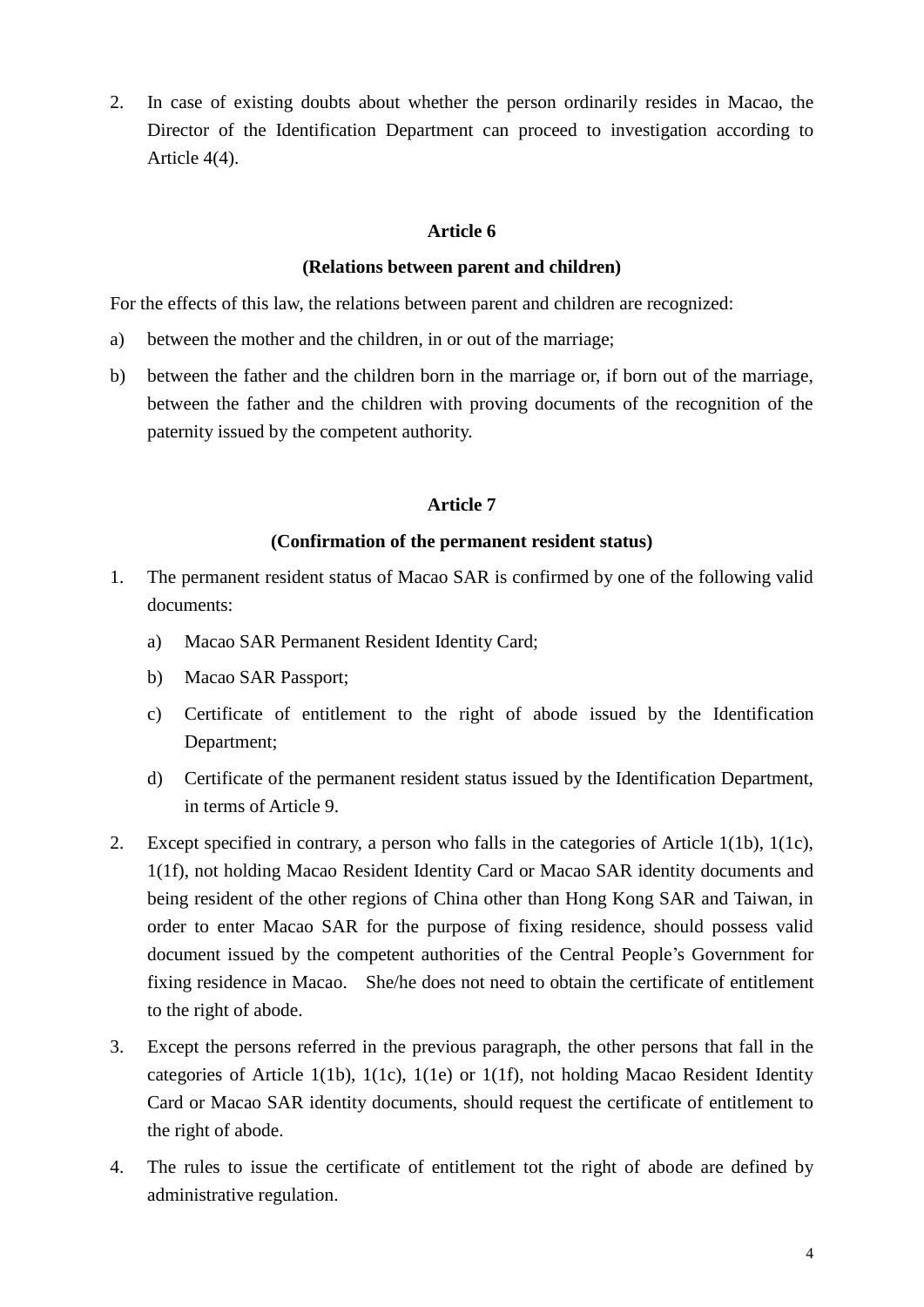## **Article 8**

#### **(Recognition of the place of permanent residence)**

- 1. To request the permanent resident status, a person who falls in categories of Article 1(1d) to Article 1(1i) should sign one declaration in which she/he declares that she/he has taken Macao as his place of permanent residence.
- 2. A person who falls in categories of Article 1(1g), 1(1h), 1(1i) at the time of signing the declaration specified in the above paragraph, should states his/her personal circumstances for the reference by the Identification Department when examining the application:
	- a) whether she/he had habitual residence in Macao;
	- b) whether the principal members of his family, especially the spouse and minor children, ordinarily reside in Macao;
	- c) whether she/he has a profession or stable income;
	- d) whether she/he has paid tax according to law.
- 3. If the Identification Department has doubts on the declarations made by the persons of categories of Article 1(1d), 1(1e), 1(1f) according to paragraph 1, can request to submit the documents specified in the previous paragraph.

## **Article 9**

#### **(Transitional provisions)**

- 1. The valid Macao Resident Identity Card held by Macao residents before the establishment of the Macao SAR remains valid after 20 December 2000, until they obtain new identity card.
- 2. The Chinese residents of Macao who satisfies one of the following conditions and hold the Macao Resident Identity Card issued before 20 December 1999 are Macao SAR permanent residents:
	- a) the Macao Resident Identity Card states that the place of birth is Macao;
	- b) the Macao Resident Identity Card has been issued for 7 years counted from the date of first issue;
	- c) holding Permanent Residence Permit issued by the Immigration Service of the Macao Police Department.
- 3. A person who falls in the categories of Article 1(1d), 1(1e), 1(1f), if holding the Macao Resident Identity Card issued before 20 December 1999 and satisfy one of the conditions specified in the above paragraph , is presumed to be a Macao SAR permanent